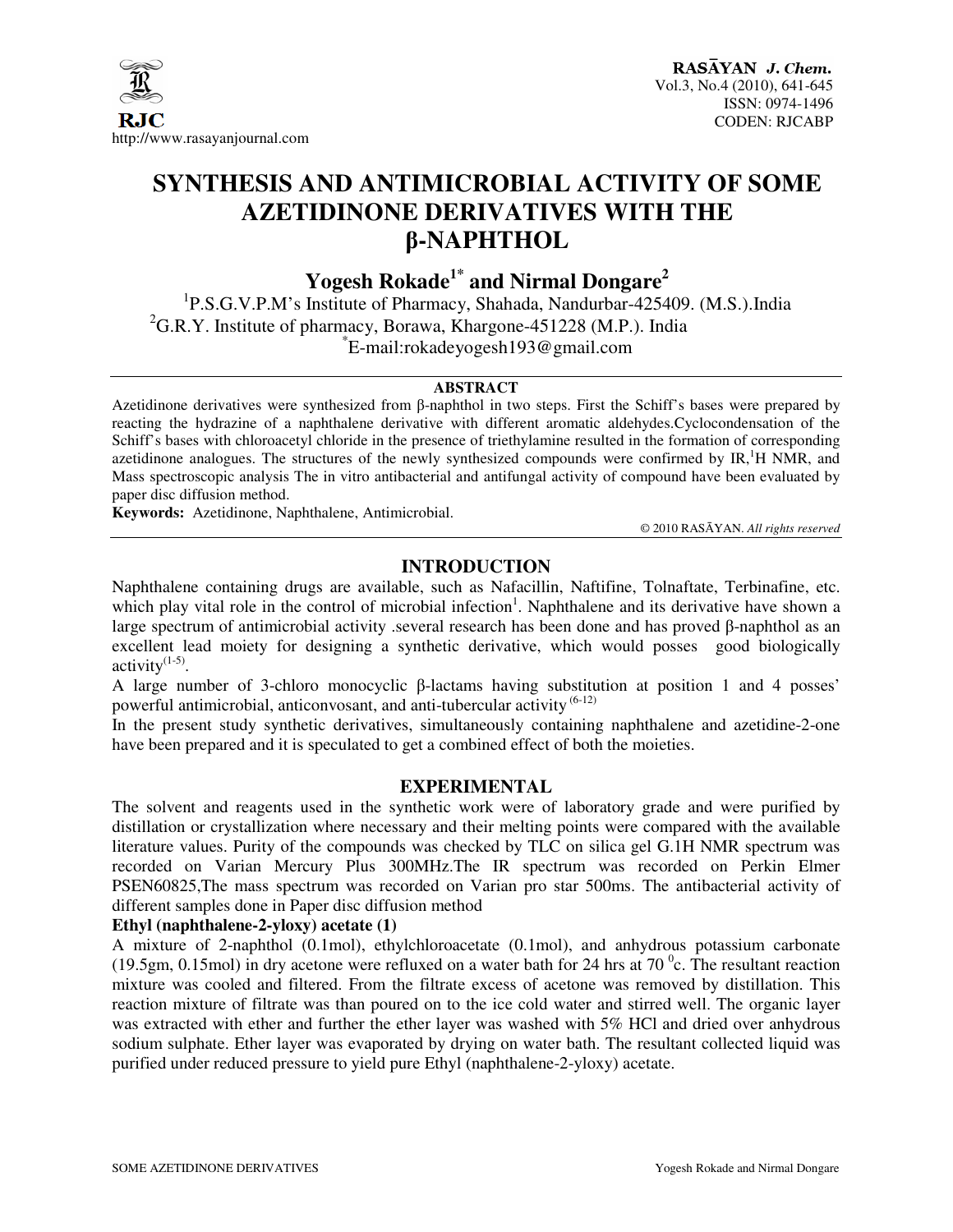#### **2-(Naphthalen-2-yloxy) acetohydrazide (2)**

 A mixture of Ethyl (naphthalene-2-yloxy) acetate (0.05mol), hydrazine hydrate (99% 0.07mol) in ethanol (100ml) was refluxed for 6 hrs. From the resultant mixture excess of ethanol was removed by distillation. On cooling, from the resultant mixture, yellow crystal of 2-(Naphthalen-2-yloxy) acetohydrazide began to separate. It was collected and then recrystallized from ethanol.

#### **2-(Naphthalen-2-yloxy)-N**′**[Substituted phenyl methylidene] acetohydrazide(3a)**

Mixture of 2-(Naphthalen-2-yloxy)acetohydrazide (0.01mol) (dissolved in minimum quantity of ethanol )and benzaldehyde (0.01mol,dissolved in minimum quantity of ethanol) was refluxed together employing Sulphuric acid about 0.01 mol as catalyst in a round bottom flask on a water bath for 6h. The precipitate was filtered, washed with ice cold water and recrystalized from ethanol.

#### **N-(3-chloro-2oxo-4phenylazetidin-1-yl)-2(naphthalene-2-yloxy)acetamide(4a).** *<sup>7</sup>*

Chloroacetyl chloride was added drop wise to Schiff' s base of2-(Naphthalen-2-yloxy)-N′ [(E)-phenyl methylidene] acetohydrazide (0.01 mol)and triethylamine (0.02 mol) in dioxane (25ml)at  $5{\text -}10^{\circ}$ c.the mixture was stirred for 20 h and left at room temperature for 3d.the mixture were filtered, dried and recrystlized from ethanol .



Scheme-1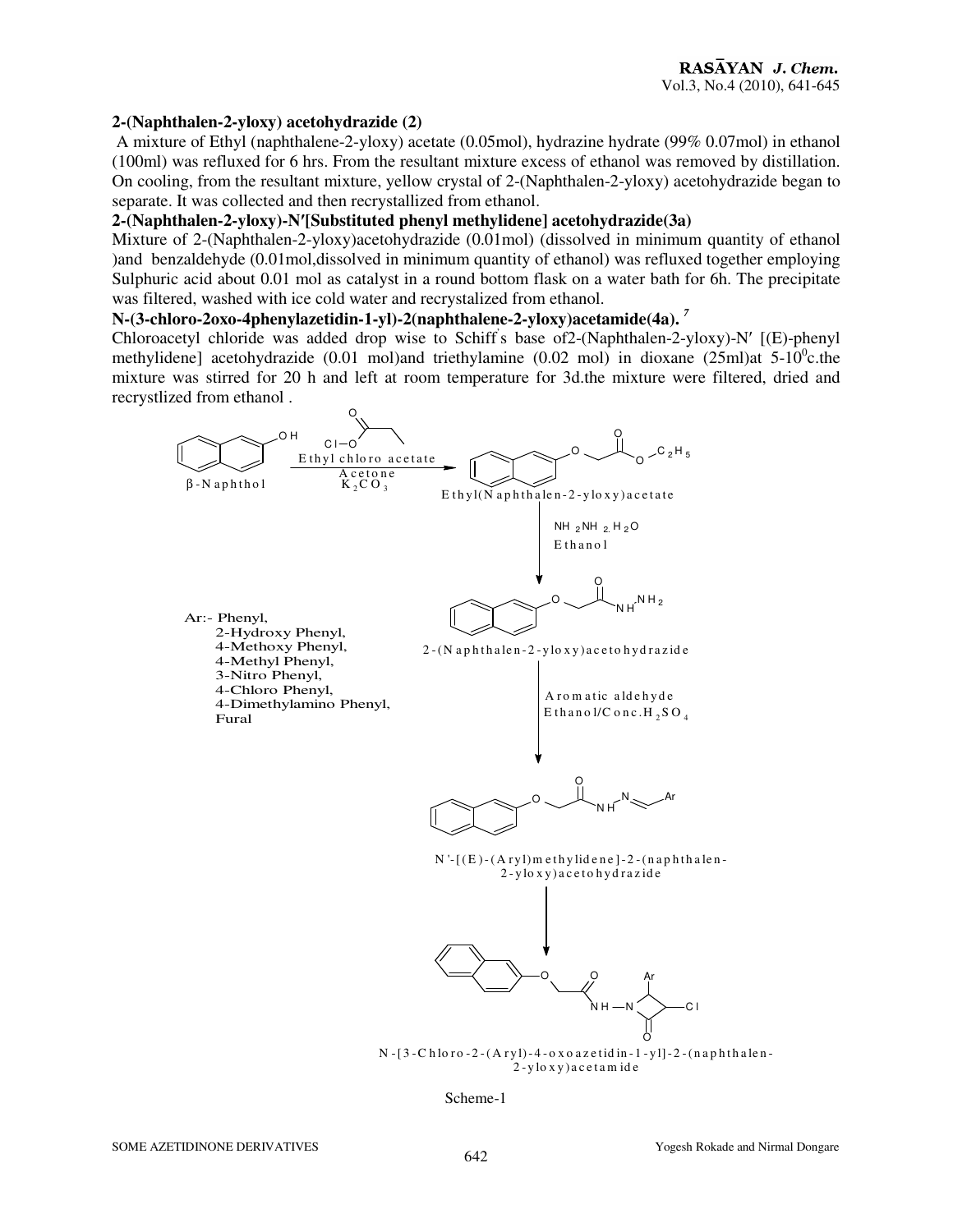## **RESULTS AND DISCUSSION**

Synthesis of the azetidinone derivatives by the described method resulted in good yields of the products, as can be seen from Table I, which also lists the physical data of compounds 4a-h.

| Compound<br>No. | Physical state                 | Melting point $\rm^0c$     | Molecular<br>formula      | %yield |
|-----------------|--------------------------------|----------------------------|---------------------------|--------|
| 4a              | Brown Color                    | $210 - 212$ <sup>o</sup> c | $C_{21}H_{17}CIN_2O_3$    | 85%    |
| 4 <sub>b</sub>  | Pale Buff Crystal              | $232 - 234$ °c             | $C_{21}H_{17}CIN_2O_4$    | 80%    |
| 4c              | <b>Brownish Yellow Crystal</b> | $212 - 214$ <sup>o</sup> c | $C_{22}H_{19}CIN_2O_4$    | 83%    |
| 4d              | Dark red Crystal               | $256 - 258$ °c             | $C_{22}H_{19}CIN_2O_3$    | 58%    |
| 4e              | <b>Brownish Crystal</b>        | $224 - 226$ <sup>o</sup> c | $C_{22}H_{19}CIN_2O_4$    | 60%    |
| 4f              | <b>Buff Crystal</b>            | $232 - 234$ °c             | $C_{22}H_{19}CIN_2O_4$    | 74%    |
| 4g              | Redish Crystal                 | $220 - 222$ <sup>o</sup> c | $C_{23}H_{22}CH_{3}O_{3}$ | 72%    |
| 4h              | Grey Crystal                   | $202 - 204$ °c             | $C_{22}H_{19}CIN_2O_4$    | 60%    |

Table-1:Physical data of the synthesized azetidinone compounds (4a-4h)

 $(2a)$ ; IR (KBr,cm<sup>-1</sup>): 2853 (C-H str.of methylene); 1626, 1513(N-H bending of NH<sub>2</sub>); 1463 (C-H) deformation of  $CH_2$  aromatic C=C str. of benzene); 1377,1254 (C-N str. of amide); 1217, 1065 (C-O str. of  $\geq$ C=O); 1184 (C-O str. of C-O-C); (C-O stretching in C=C-O-C; 731, 594 (N-H out of plane deformation).

(4a): IR (KBr, cm<sup>-1</sup>): 2853(C-H str. of methylene); 1463(C-H deformation in CH<sub>2</sub> aromatic C=C str. of benzene); 1377(C-N str. of amide); 1044(C-O str.of C=C-O-C); 722(N-H out plane of deformation);  $612$ (C-Cl str.)

**(4b):**IR (KBr, cm-1): 3429.46 (O-H Phenolic str.); 2854(C-H str.); 1619(C=O str. of RCONH2); 1459( C-H deformation of CH<sub>2</sub>); 1459 ( aromatic C=C str. of benzene); 1377( C-N str. of amide); 1075( C-O str.of C=C-O-C); 722 ( N-H out plane of deformation);  $H^1$ -NMR (DMSO-D<sub>6</sub>) 6.9-7.7(m, 11H, Ar-H), 4.7 (s, 1H, Ar-CH), 5.2 (s, 2H, -OCH2), 9.0 (s, 1H, NH, OH); MS (m/z) 396 (M¯ ).

(**4c):**IR (KBr, cm<sup>-1</sup>): 2853( C-H str.of methylene); 1602( C=O str. of RCONH<sub>2</sub>); 1463(aromatic C=C str.of benzene, C-H deformation of CH<sub>2</sub>); 1377, 1301 (C-N str. of amide); 1250, 1024 (C-O str.of C=C-O-C); 1165( C-O str. of C-O-C); 832(C-Cl str.); 722( N-H out plane of deformation);  $H^1$ -NMR (DMSO-D6) 7.2-7.8(m, 11H, Ar-H), 4.7 (s, 1H, Ar-CH), 5.2 (s, 2H, -OCH2), 3.8 (s, 3H, -OCH3), 8.6 (s, 1H, NH)

**(4d):**IR (KBr, cm-1): 2923.62(C-H)str. Ar-CH3; 2853(C-H str.of methylene); 1602(C=O str. of RCONH2); 1463(aromatic C=C str.of benzene, C-H deformation of CH2); 1377, 1301 (C-N str. Of amide); 1250, 1024 (C-O str.of C=C-O-C); 1165(C-O str. of C-O-C); 832(C-Cl str.); 722(N-H out plane of deformation) **(4e)**: IR (KBr, cm<sup>-1</sup>): 2853( C-H str.of methylene); 1602( C=O str. of RCONH); 1592(N=O str. Ar-NO<sub>2</sub>); 1463(aromatic C=C str.of benzene, C-H deformation of CH<sub>2</sub>); 1377, 1301 (C-N str. of amide); 1250, 1024 (C-O str.of C=C-O-C); 1165(C-O str. of C-O-C); 832(C-Cl str.); 722(N-H out plane of deformation);

 $(4\text{f}):IR (KBr, cm^{-1})$ : 2853( C-H str.of methylene); 1602( C=O str. of RCONH<sub>2</sub>); 1463(aromatic C=C str.of benzene, C-H deformation of CH<sub>2</sub>); 1377, 1301 ( C-N str. of amide); 1250, 1024 ( C-O str.of C=C-O-C); 1165( C-O str. of C-O-C ); 832(C-Cl str.); 705(C-Cl str. aromatic); H<sup>1</sup>-NMR (DMSO-D<sub>6</sub>) 7.4-7.8(m, 11H, Ar-H), 4.7 (s, 1H, Ar-CH), 5.2 (s, 2H, -OCH<sub>2</sub>), 8.7 (s, 1H, NH); MS (m/z) 415(M<sup>-</sup>).

 $(4g)$ :IR (KBr, cm<sup>-1</sup>): 2853( C-H str.of methylene); 1602( C=O str. of RCONH<sub>2</sub>); 1463(aromatic C=C str.of benzene, C-H deformation of CH<sub>2</sub>); 1377, 1301 (C-N str. of amide)1360(C-N str. Aromatic tertiary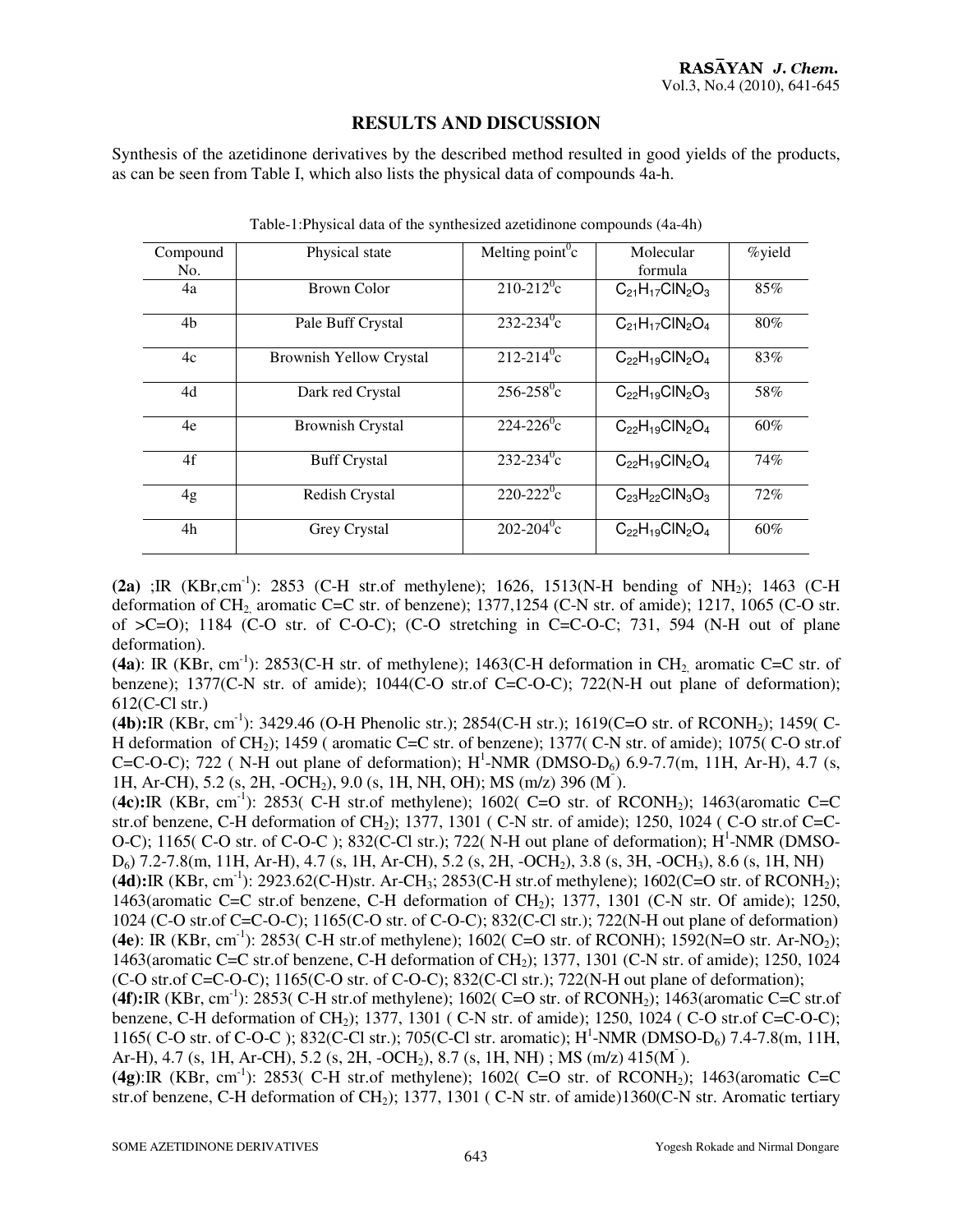amine); 1250, 1024 ( C-O str.of C=C-O-C); 1165( C-O str. of C-O-C ); 832(C-Cl str.); 722( N-H out plane of deformation)

**(4h):**IR (KBr, cm-1): 2853( C-H str.of methylene);1686(C-O-Cstr.of furan); 1617( C=O str. of RCONH); 1464(aromatic C=C str.of benzene, C-H deformation of CH<sub>2</sub>); 1377, 1297 (C-N str. of amide); 1216, 1019 ( C-O str.of C=C-O-C);1156( C-O str.of C-O-C ); 838,619(C-Cl str.); 722( N-H out plane of deformation).

#### **Antimicrobial Activity**

The Newly Synthesized Compound showed activity against *Escherichia coli, Staphylococcus aureu, Pseudomonas aeruginosa Aspergillus Niger,*using nutrient agar medium (Hi-Media Laboratories, India) Ampicillin and Griesofulvin was used as standard for antibacterial and antifungal activity respectively. The observed zone of inhibition is presented in Table-2

|                                   | In-Vitro Antimicrobial Activity-Zone of Inhibition in mm. |                          |                           |                   |  |
|-----------------------------------|-----------------------------------------------------------|--------------------------|---------------------------|-------------------|--|
| Compound                          | Escherichia coli                                          | Staphylococcus<br>aureus | Pseudomonas<br>aeruginosa | Aspergillus Niger |  |
| 4a                                | 11                                                        | 10                       | 13                        | 16                |  |
| 4 <sub>b</sub>                    | $10\,$                                                    | $12\,$                   | 12                        | 14                |  |
| $4\mathrm{c}$                     | $\,8\,$                                                   | 9                        | $11\,$                    | 18                |  |
| 4d                                | 9                                                         | 11                       | 12                        | 16                |  |
| 4e                                | $\,8\,$                                                   | $\,8\,$                  | 9                         | $17\,$            |  |
| $4\mathrm{f}$                     | 9                                                         | 14                       | 13                        | 15                |  |
| 4g                                | $\,8\,$                                                   | 9                        | $10\,$                    | 16                |  |
| 4h                                | $\overline{7}$                                            |                          | 6                         |                   |  |
| Ampicillin                        | 14                                                        | 18                       | 15                        |                   |  |
| Griesofulvin                      |                                                           | 6                        | $\,8\,$                   | 21                |  |
| <b>DMSO</b> (1%)<br>Aq. solution) |                                                           |                          |                           |                   |  |

Table-2: Antimicrobial activities of the synthesized compounds

## **CONCLUSION**

From the biological Investigation it was found that methyl, methoxy and Chloro substituted aromatic substitution gives equipotent antimicrobial activity with standard drug Ampicillin and Griesofulvin while other compounds possess good antimicrobial activities.